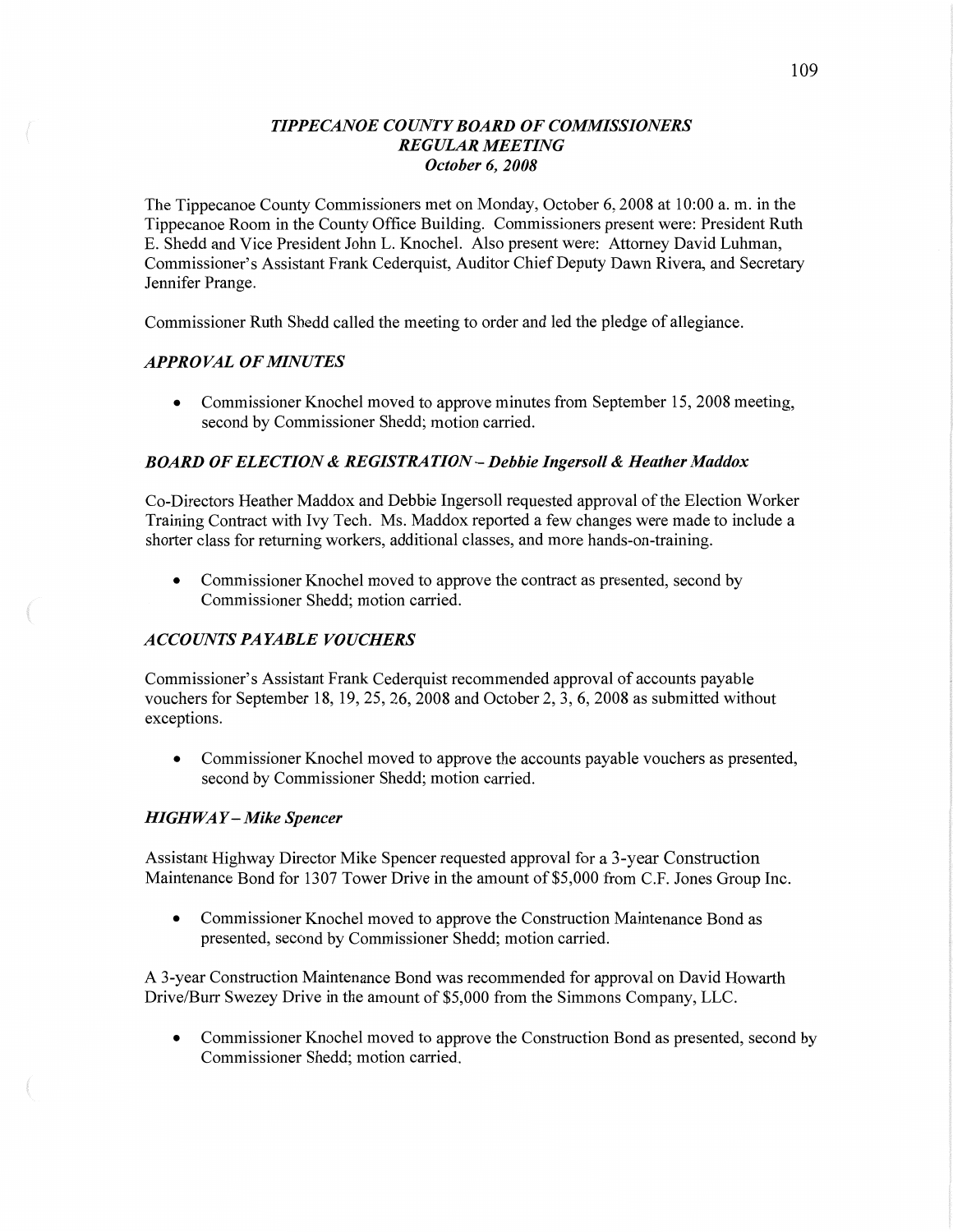## *GRANTS* **—** *Laurie Wilson*

Grant Coordinator Laurie Wilson requested permission to apply for the Project Safe Neighborhood Grant in the amount of \$27,192 for the Prosecutor's Office.

**0** Commissioner Knochel moved to grant approval to apply for the Project Safe Neighborhood Grant, second by Commissioner Shedd; motion carried.

She requested permission to accept funds in the amount of \$10,000 for the Health Department for the Bioterrorism Preparedness Grant.

**0** Commissioner Knochel moved to accept grant funds for the Health Department, second by Commissioner Shedd; motion carried.

## *BUILDING COMMISSION* **—** Ken *Brown &* Ron *Highland*

## Unsafe Structure

 $\overline{a}$ 

Building Commissioner Ron Highland provided estimates to remove debris from the Helen Johnson property located on North  $9<sup>th</sup>$  Street. The building commission has contacted the Highway Department, Community Corrections, and a private contractor to determine the cost of removing the debris by the county.

**0** Commissioner Knochel moved to grant permission to the Building Commission to remove the debris using county departments and employees, second by Commissioner Shedd; motion carried.

Building Inspector Ken Brown provided pictures of an unsafe structure located at 6919 Virginia Street in Colburn. **A** barn located on the property was a hazard and deemed an unsafe structure. He reported the owners were notified by the Building Commission and the barn has been removed.

## PR OSE CU TOR **—** *Kristen* Mc Vey

Attorney Luhman gave details regarding Ordinance 2008-17-CM, Amending Tippecanoe County Code Adding New Chapter 34 Section 34.63; Prosecutor's Check Deferral Fund. The ordinance will enforce the procedures for check deception in the county and allow the Prosecutor's Office to outsource the collections. The contractor will charge an additional fee for collection; the service will be provided at no charge to the county.

Commissioner Knochel moved to approve Ordinance 2008-17-CM, second by Commissioner Shedd; motion carried.

Chief Deputy Rivera recorded the vote:

| Knochel | Yes |
|---------|-----|
| Shedd   | Yes |

Ordinance 2008-17-CM passes 2-0 on first reading.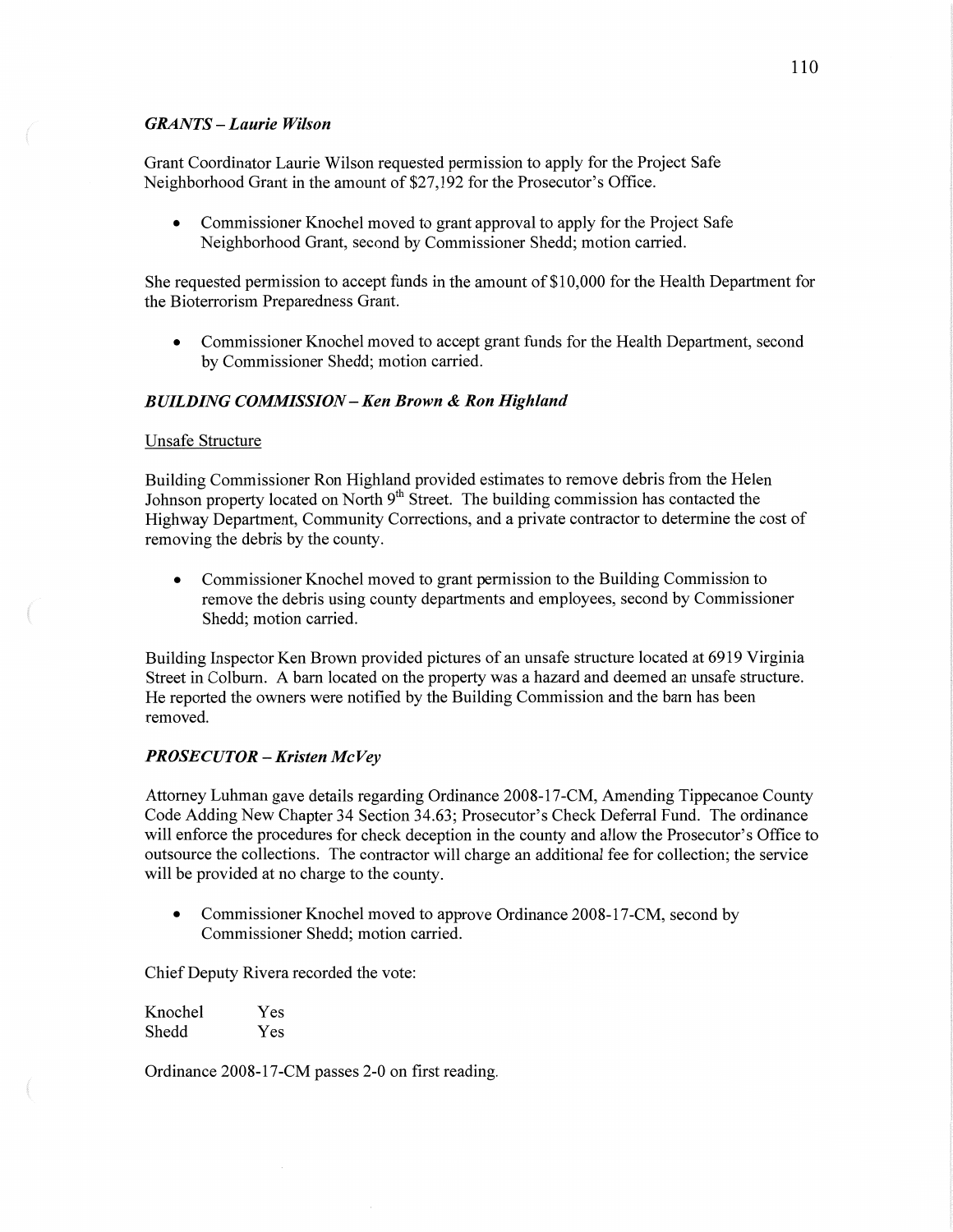- **0** Commissioner Knochel **moved** to **suspend** the rules and hear **Ordinance** 2007—17—CM on second reading, second by Commissioner Shedd; **motion** carried.
- **0** Commissioner Knochel moved to approve Ordinance 2007—17-CM on second and final reading, second by Commissioner Shedd; motion **carried.**

Chief Deputy Rivera recorded the vote:

| Knochel | Yes |
|---------|-----|
| Shedd   | Yes |

Ordinance 2008-17-CM passes 2-0 on second and **final** reading.

## *COMMIUVI* TY *CORRECTIONS* **—** Pat *Scowden*

Director Pat Scowden requested approval for amendments **made** to the Community Corrections by-laws for the Advisory Board. Commissioner Shedd confirmed the Advisory Board by-laws were approved in 2005 and were not signed at that time by the commissioners.

**0** Commissioner Knochel **moved** to approve the by-laws for Community Correcfions as presented, second by Commissioner Shedd; motion carried.

## *TIPPE CANOE VILLA* **—** *DeAnna Sieber*

Director DeAnna Sieber requested approval to increase the daily rate for private pay residents. The private pay rate has not been increased since 2003; she recommended an increase of \$5.00 per day to be effective January 1, 2009.

- Commissioner Knochel moved to approve an increase of \$5.00 per day for private pay residents in 2009, second by Commissioner Shedd; motion carried.
- **0** Commissioner Knochel **moved** to approve applications to the **Villa** from Becky A. **Cunningham** and **Allen** R. Keehn, second by Commissioner Shedd; motion carried.

#### *JUVENILE ALTERNATIVES - Tammy Patrick*

Director Tammy Patrick requested approval for Memorandum of Agreements between the school corporations, Greater Lafayette Area Special Services **(G.L.A.S.S.),** and the Truancy Mediation program. The contracts will provide **funding** for the schools Truancy Mediation programs in the 2008/2009 school year.

West Lafayette School Corporation *-* \$2,040 Tippecanoe School Corporation *-* \$8,160 Lafayette School Corporation **-** \$12,240 G.L.A.S.S. *-* \$4,080

**0** Commissioner Knochel moved to approve the contracts for Truancy Mediation, second by Commissioner Shedd; motion carried.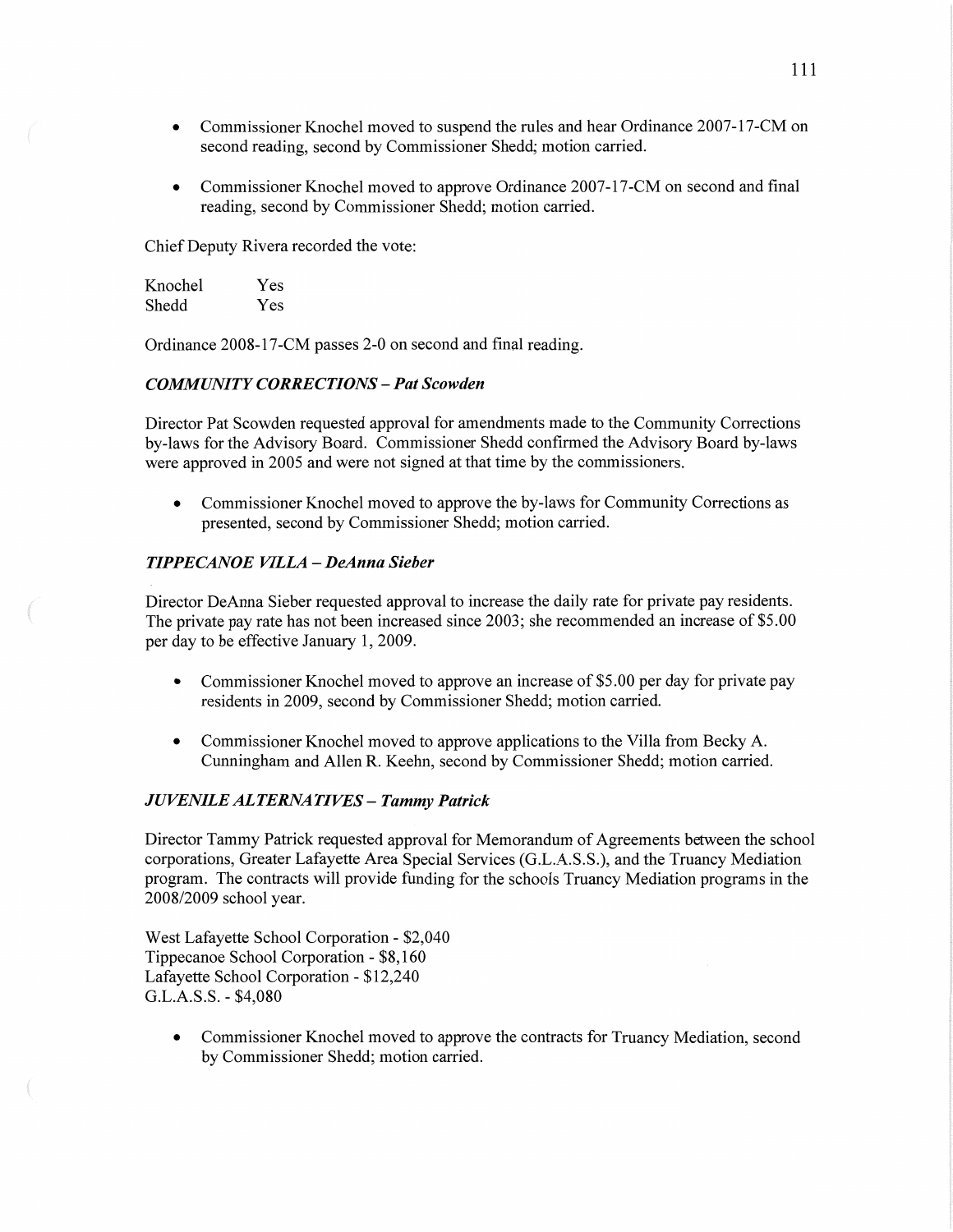# SUR *VEYOR* — *Steve Murray*

Surveyor Steve Murray requested approval for the Rule 13 Notice of Intent Letter and the Rule 13 Water Quality Management **Plan** for the **Phase** II Stormwater program. He reported all entities involved in the project have received a copy of the documents for approval. Surveyor Murray recommended the commissioners grant the President of the Drainage Board the authority to sign the documents on their behalf.

**0** Commissioner Shedd moved to approve the documents as submitted and grant the President of the Drainage Board authority to sign the completed documents on behalf of the commissioners, second by Commissioner Knochel; motion cam'ed.

# *QUIT CLAIM DEED*

Attorney Luhman recommended approval for a' Quit Claim Deed previously approved by the Commissioners for property granted to the City of Lafayette in Brookview Subdivision.

• Commissioner Knochel moved to approve the Quit Claim Deed for property granted to the City of Lafayette, second by Commissioner Shedd; motion carried.

# *SPONSORSHIP A GREEMEN T*

Commissioner's Assistant Frank Cederquist requested approval of **<sup>a</sup>**sponsorship agreement between the Lafayette/West Lafayette Development Corporation and the county for use of the courthouse steps and lawn for the 2008 Christmas Parade.

• Commissioner Knochel moved to approve the sponsorship agreement for the Christmas Parade, second by Commissioner Shedd; motion approved.

# **SCAN NET SOFTWARE SUPPORT AGREEMENT**

**Attorney Luhman** recommended approval for the ScanNet Software **Support** agreement from Light & Breuning for the parking garage.

• Commissioner Knochel moved to approve the contract with Light & Breuning, second by Commissioner Shedd; motion carried.

# *ANIJKAL SHELTERING AGREEMENT WITH CRYSTAL CREEK KENNELS*

Benard Wulle from the Crystal Creek Kennels provided **a** summary of services received in **2007. Intake** of animals has increased slightly in 2008; the kennel took in 1379 animals in 2007 and 1280 thus far in 2008. He expects an additional 200 animals by the end of 2008. He is not recommending an increase due to the large number of adoptions in 2008.

**0** Commissioner Knochel moved to approve the agreement with Crystal Creek Kennels for 2009, second by Commissioner Shedd; **motion** carried.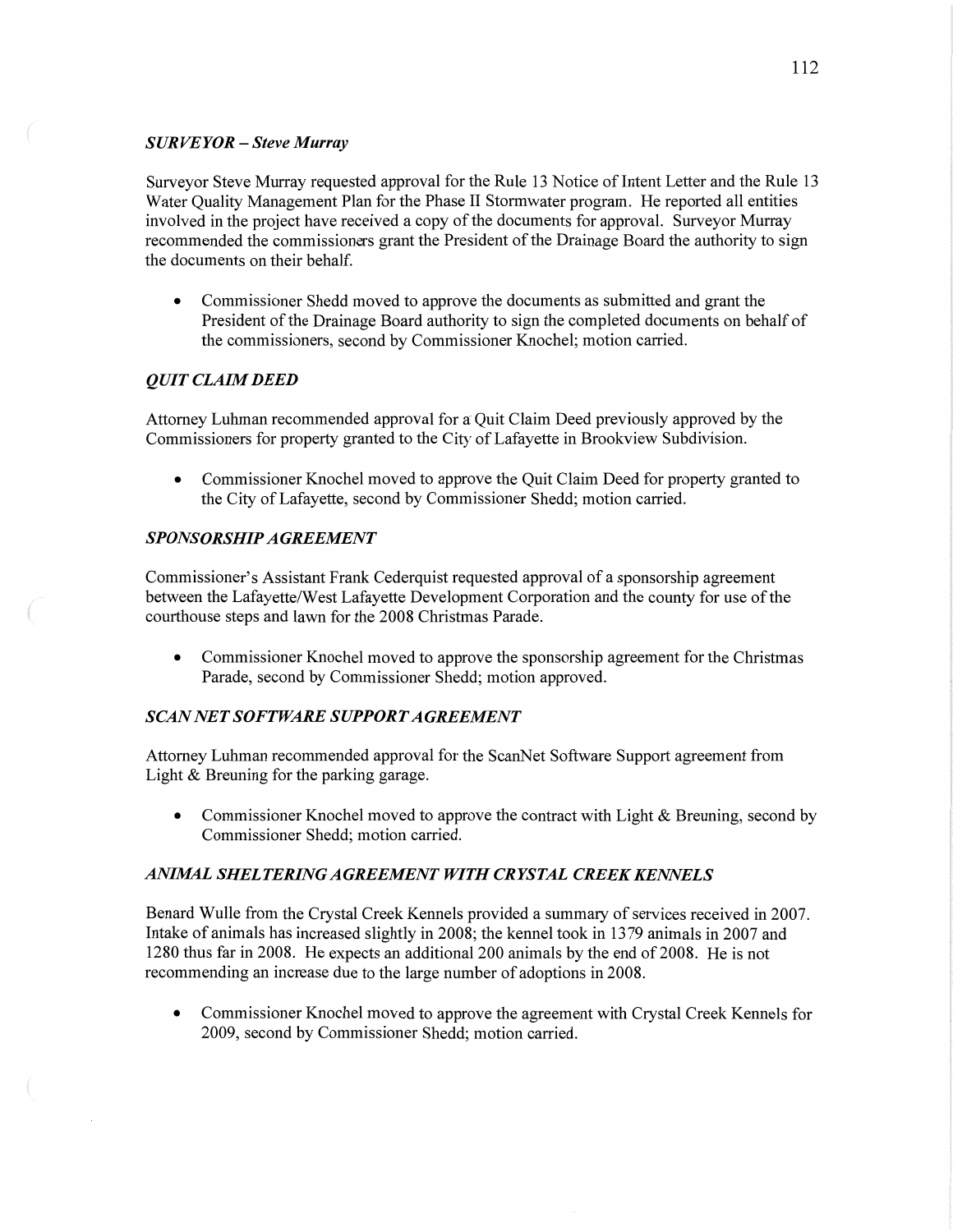## *RESOL UTION 2008-3 7-C1W; Declaration* of *Oflicial Intent* to *Reimburse Expenditures*

Attorney **Luhman** gave details regarding Resolution 2008—3 7-CM; Declaration of Official Intent to Reimburse Expenditures for the Juvenile Center. The resolution confirms if bonds are purchased for the proposed Juvenile Center the commissioners may receive reimbursement fiom the bonds for any monies advanced for out-of—pocket expenses for the project.

• Commissioner Knochel moved to approve Resolution 2008-37-CM; Declaration of Official Intent to Reimburse Expenditures, second by Commissioner Shedd; motion carried.

## *UNFINISHED/NEW BUSINESS*

None

# *REPORTS* ON *FILE*

Mail & Duplicating Weights & Measures Clerk of Circuit Court Veterans Affairs Tippecanoe County Public Library Parks & Recreation

## **PUBLIC COMMENT**

Tracy Locke, representing the Potawatomi Nation and the Trail of Death Association, asked the commissioners if a decision has been made regarding the signs for the trail. She reported she has traveled the trail several times and on her most recent trip used the map produced by the Highway Department. She was able to follow the trail without trouble through other counties without problems until she reached Tippecanoe County. She encouraged the commissioners to consider posting additional signs to properly mark the trail.

Commissioner Shedd reported the Highway Department has posted two of the requested signs and has produced a map for the Trail of Death. Director Kuhl has discussed brochures for the Trail of Death with the Visitors and Convention Bureau.

Commissioner Shedd stated safety issues regarding the signs will be evaluated and the commissioners will meet with Director Kuhl to discuss the paired down list of signs to be posted.

**0** Commissioner Knochel moved to adjourn.

**BOARD OF COMMISSIONERS OF THE COUNTY OF TIPPECANOE** 

Ruck E. Sheald

Ruth E. Shedd, President

 $\boldsymbol{\mathcal{L}}$  ,  $\boldsymbol{\mathcal{A}}$ 

Joh**o** *X*. Knochel, Vice President